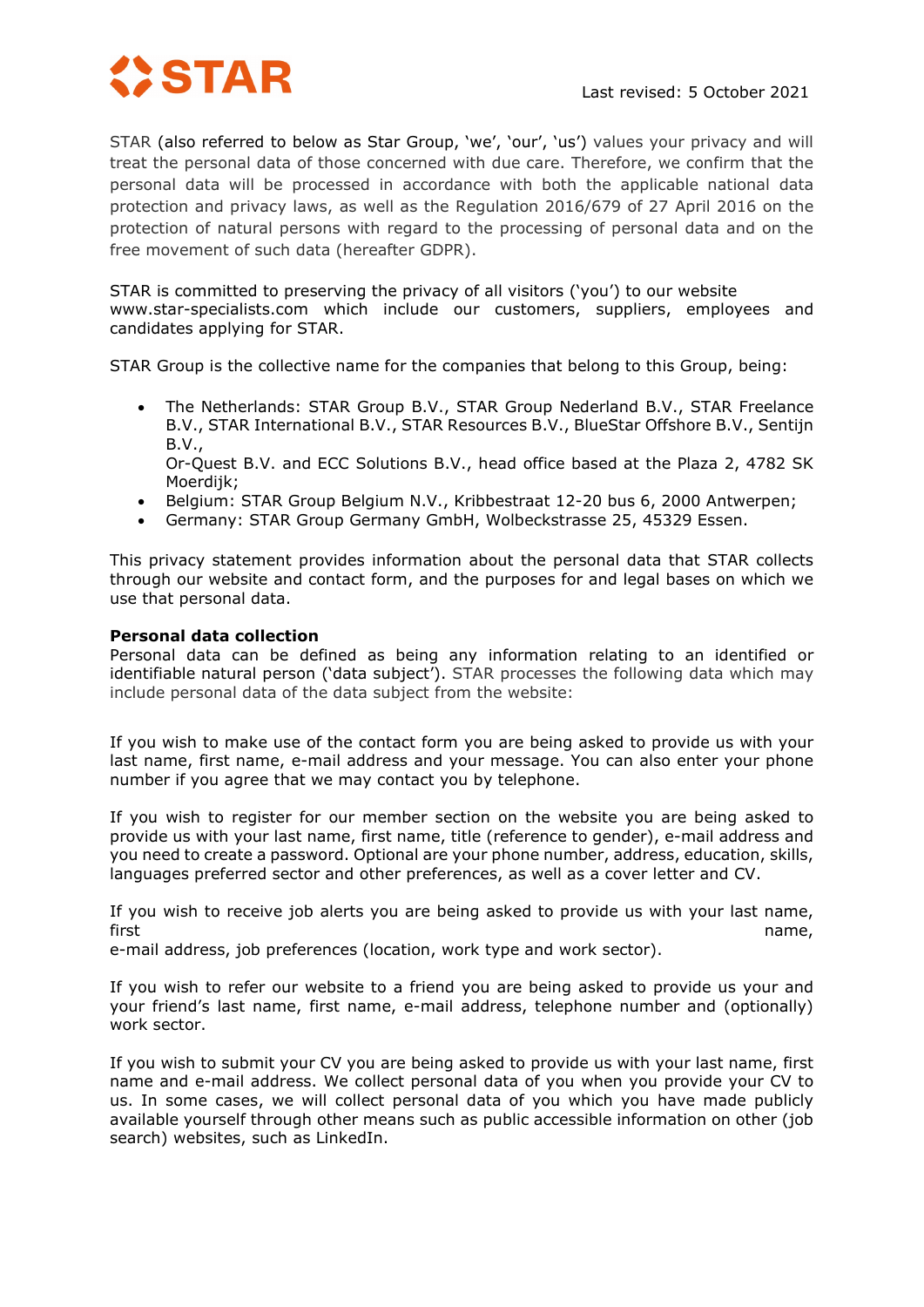

Our website also contains social media buttons that link to our pages on Facebook, Twitter and LinkedIn. The use of personal data by social media companies is governed by the privacy statements of the relevant companies. We encourage you to review these specific privacy statements.

Furthermore, our website uses cookies and web statistics. Data concerning your online behaviour on our website may be collected to improve user experience and also to show you vacancies which may be of interest to you. This information helps us to improve the website. Cookies are small data files that can be placed on your computer's hard disk or device. You have the right to not agree on the cookie that we send to you or you can modify your browser's settings in a later stage so that it will not continue to accept cookies. Additional information about how this kind of data is being collected and used can be found in our **[Cookie statement](https://star-specialists.com/wp-content/uploads/2021/11/cookie-2021.pdf)**.

## **Personal data use**

We use the information you submit via one of the provided services made available on our Website listed above to manage your request and to provide our services to you accordingly.

As you put in directly the personal data for our processing, we rely on you to provide all necessary and correct information.

Our use of personal data collected via this website, depending on the type of processing, is based on:

1. Your explicit consent: it is possible that we ask your consent to process your personal data and to contact you for the purposes of direct marketing.

2. Performance of our contract, e.g. when subscribing to the website and when you provide your CV, you enter in a (pre)contractual relationship with us.

3. The legitimate interests we pursue, which essentially comes down to connecting the right people to the right projects in our areas of expertise (e.g.: when we send you promotional communications for interesting career or business opportunities if you have submitted your email address) or

4. If we want to use the data you provided us for another purpose than initially indicated, we will ask for your explicit consent beforehand.

#### **Confidentiality and security of your personal data**

STAR has in place reasonable technical and operational measures to protect all personal data you provide via this website from unauthorised and/or accidental access, disclosure, alteration, loss or destruction.

Personal data collected by STAR will be stored on secured computer storage facilities within the EEA. All information you submit via this website is subject to the application of security and encryption technologies, and STAR shall on a regular basis evaluate and adjust if required, the appropriateness of the taken security measures in accordance with article 32 of the GDPR. Your personal data is only accessible by a limited number of authorized persons who have been assigned special access rights to our systems and offices, and are obliged to keep the information confidential.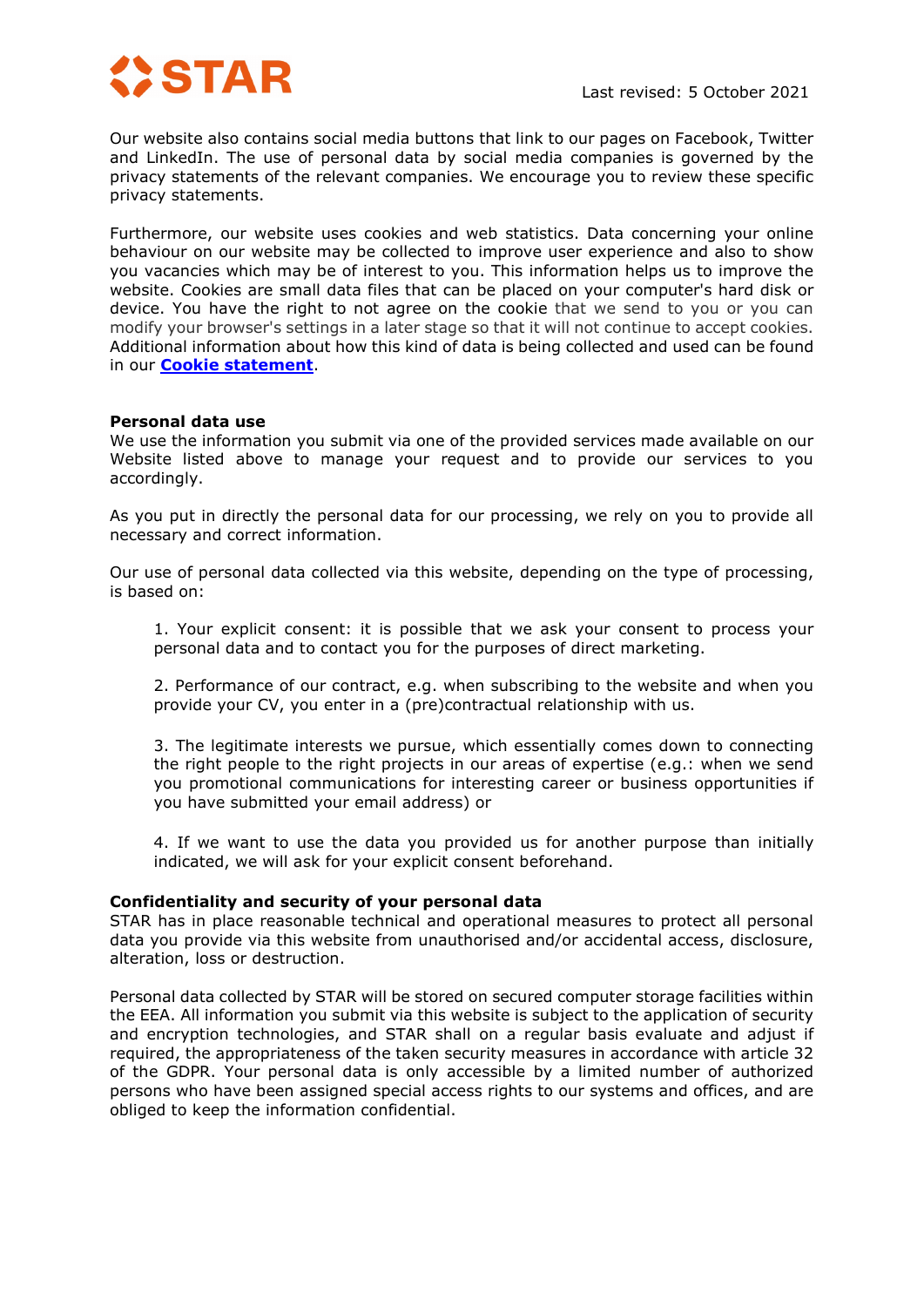

# **Disclosure of personal data to third parties**

As long as in accordance with the above-mentioned purposes and compliant with the legal basis, we may disclose your personal data to

- customers,
- suppliers and
- subcontractors, in particular (sub-)processors that process personal data on our behalf and on our instruction. Those (sub-)processors may be website hosting partners and other parties who assist us in operating our website, conducting our business, or servicing you. We at STAR assure through appropriate processing agreements that our processors comply fully to the required privacy and data protection regulations.

Furthermore, your personal data may be disclosed to third parties as part of a corporate transaction, such as a sale, divestiture, reorganisation, merger or acquisition, to which STAR is a party. It goes without saying that in case of such transaction your rights as mentioned below shall remain unaffected.

In addition, we may have to disclose personal data to law enforcement, regulatory or other government agencies or other authorized third parties in order to comply with legal or regulatory obligations or requests.

# **Transfer of personal data outside the EEA**

Due to the international nature of our business, we may need to transfer your personal data to third parties in other countries outside of the European Economic Area (EEA), in connection with the purposes set out in this privacy statement. For this reason, we may transfer your personal data to other countries that may have different laws and data protection compliance requirements, including data protection laws of a lower standard to those that apply in the country in which you are located.

Where we transfer your personal data to other countries, we do so on the basis of:

- adequacy decisions;
- our Binding Corporate Rules;
- suitable Standard Contractual Clauses; or
- other valid transfer mechanisms.

In this case, we will put in place the necessary safeguards and contractual and technical security measures to ensure that all personal data transferred are adequately protected against loss or unlawful processing. You will in any case maintain all of your rights and legal remedies made available under European Union Law.

If you want to receive more information about the safeguards applied to international transfers of personal data , please do not hesitate to contact the DPO and the privacy office under [privacy@star-specialists.com](mailto:privacy@star-specialists.com)

## **Data accuracy**

We take reasonable steps designed to ensure that:

your personal data that we process are accurate and, where necessary, kept up to date, and any of your personal data that we process that are inaccurate (having regard to the purposes for which they are processed) are erased or rectified without delay.

From time to time we may ask you to confirm the accuracy of your personal data we have of you.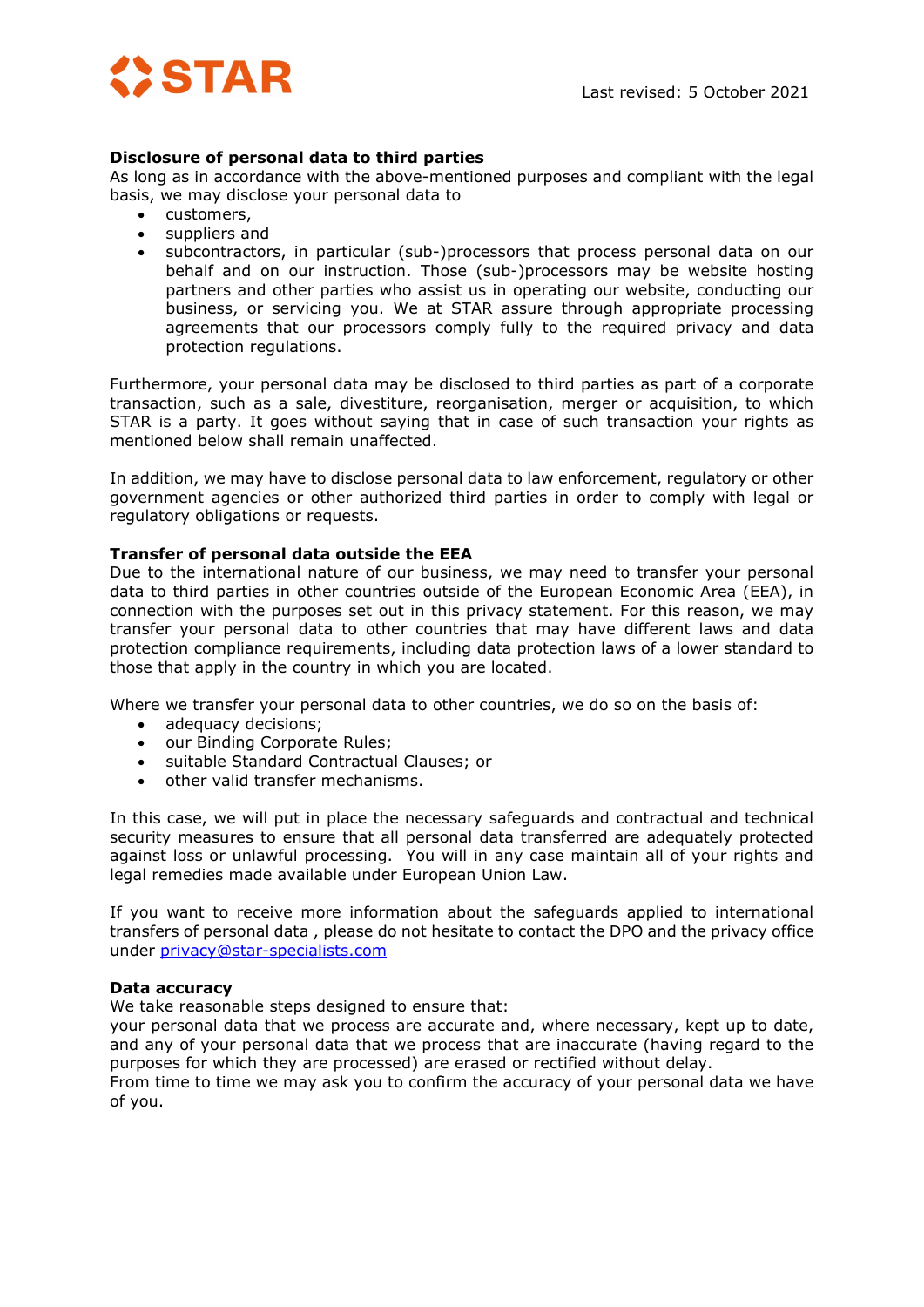

## **Data minimization**

We take reasonable steps designed to ensure that your personal data that we process are limited to the personal data reasonably required in connection with the purposes set out in this statement.

### **Personal data retention period**

The period of time for which your personal data is being stored depends on the applicable (statutory) retention periods.

As a starting point, STAR will retain the personal data you provide via this website for as long as is necessary in order to provide you with our services. We respect regulations and local laws that define the required retention periods.

### **Your rights**

At all times you have the possibility to exercise your rights as described in the GDPR. You can do this free of charge by contacting us, using the contact details of our Privacy Office under [privacy@star-specialists.com.](mailto:privacy@star-specialists.com)

As the data subject you can exercise the following rights:

### • **Right to information**

You always have the opportunity to request all your collected personal data (including processing purposes, categories of personal data, estimated retention period).

## • **Right to rectification, erasure and restriction**

You have the right to have incorrect personal data corrected or completed and the right to have your personal data removed from our files. You acknowledge that, if you refuse to provide certain data or ask for the erasure of your personal data, we will no longer be able to provide certain services. You also have the right to ask for the restriction of the processing of your personal data.

## • **Right to object**

If you no longer wish for us to process your personal data, e.g. you wish to no longer be informed about any updates or receive direct marketing, you are entitled to make such request by contacting us using the contact details provided in the contact section or you can click on the unsubscribe-link available in every received e-mail concerned. Please note that you are not entitled to object to the processing of your personal data if such personal data is necessary for the execution of a standing agreement between STAR and you, for example for invoicing you for the provided services.

## • **Right to data portability**

You have the right to receive your personal data, processed by us in a structured, commonly used and machine-readable format and/or to transmit those data to another controller.

#### • **Right to lodge a complaint**

If you believe that STAR has infringed your personal data, you have the right to lodge a complaint with the Supervisory Authority responsible for you: